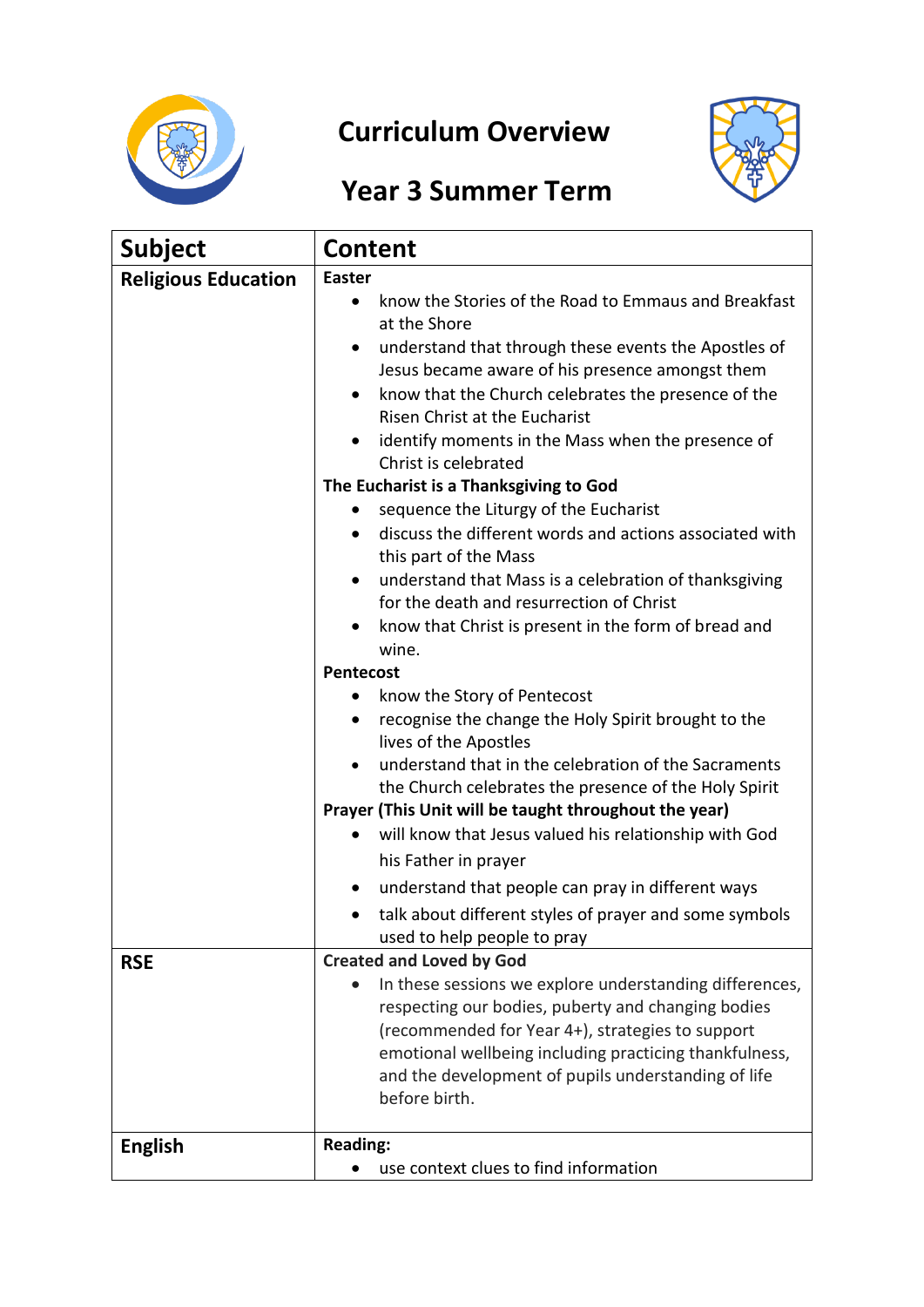|                    | explore authors' use of language to describe or create<br>$\bullet$                          |  |  |
|--------------------|----------------------------------------------------------------------------------------------|--|--|
|                    | effects                                                                                      |  |  |
|                    | make notes of details within the text                                                        |  |  |
|                    | develop explanations and opinions<br>$\bullet$                                               |  |  |
|                    | Writing:                                                                                     |  |  |
|                    | <b>Traditional tales</b>                                                                     |  |  |
|                    | use adjectives to describe nouns<br>$\bullet$                                                |  |  |
|                    | sequence the beginning, the middle and the end<br>٠                                          |  |  |
|                    | proof read their own writing to check punctuation and<br>$\bullet$                           |  |  |
|                    | spelling                                                                                     |  |  |
|                    | <b>Instructions</b>                                                                          |  |  |
|                    | understand the format of instructions and how<br>$\bullet$                                   |  |  |
|                    | numbered points help the reader                                                              |  |  |
|                    | use imperative verbs                                                                         |  |  |
|                    | understand the importance of clear sentences<br>$\bullet$                                    |  |  |
|                    | <b>Recounts</b>                                                                              |  |  |
|                    | use conjunctions<br>$\bullet$                                                                |  |  |
|                    | begin to write sentences with subordinate clauses                                            |  |  |
|                    | plan a visual version of a recount based on their own<br>$\bullet$                           |  |  |
|                    | experience                                                                                   |  |  |
|                    | <b>Poetic style</b>                                                                          |  |  |
|                    | explain why chosen poem is their favourite.                                                  |  |  |
|                    | compare and contrast poems by one author.<br>$\bullet$                                       |  |  |
|                    | explore how grammar affects the style of poems.                                              |  |  |
|                    |                                                                                              |  |  |
|                    | <b>Grammar, Punctuation and Spelling:</b><br>consolidate the speech punctuation<br>$\bullet$ |  |  |
|                    | extend knowledge of pluralisation and collective nouns                                       |  |  |
|                    | understand the difference between 1 <sup>st</sup> , 2 <sup>nd</sup> and 3 <sup>rd</sup>      |  |  |
|                    | person and consolidate noun/ verb agreement                                                  |  |  |
|                    | spell words using the apostrophe for contraction,                                            |  |  |
|                    | homonyms                                                                                     |  |  |
| <b>Mathematics</b> | <b>Fractions</b>                                                                             |  |  |
|                    | recognise and show, using diagrams, equivalent                                               |  |  |
|                    | fractions with small denominators                                                            |  |  |
|                    | compare and order unit fractions, and fractions with                                         |  |  |
|                    | the same denominators                                                                        |  |  |
|                    | add and subtract fractions with the same denominator                                         |  |  |
|                    | within one whole [for example, $5/7 + 1/7 = 6/7$ ]                                           |  |  |
|                    | solve problems that involve all of the above                                                 |  |  |
|                    | <b>Time</b>                                                                                  |  |  |
|                    | tell and write the time from an analogue clock,                                              |  |  |
|                    | including using Roman numerals from I to XII and 12-                                         |  |  |
|                    | hour and 24-hour clocks                                                                      |  |  |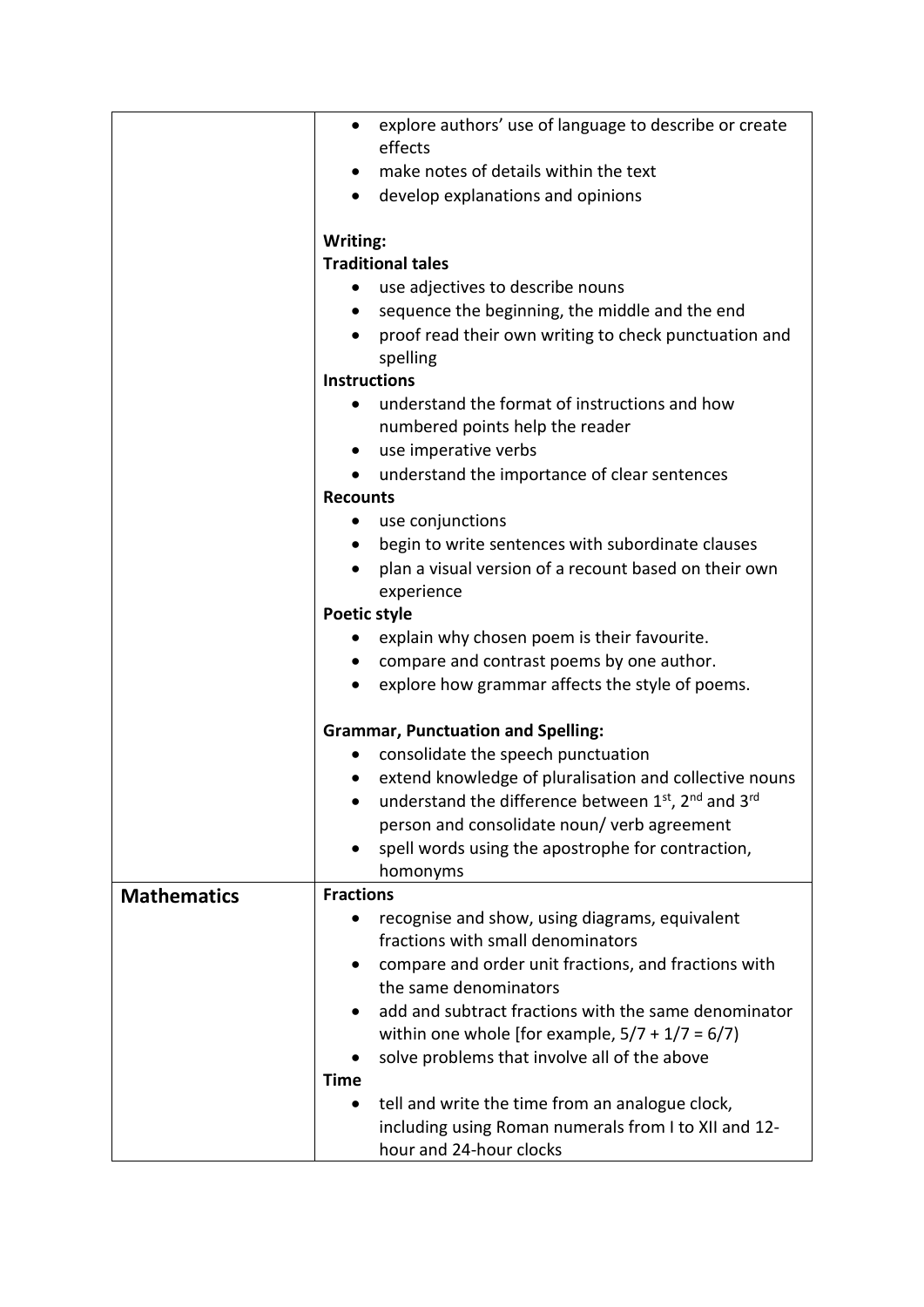|                  | estimate and read time with increasing accuracy to the<br>$\bullet$                    |  |  |
|------------------|----------------------------------------------------------------------------------------|--|--|
|                  | nearest minute                                                                         |  |  |
|                  | record and compare time in terms of seconds, minutes<br>٠                              |  |  |
|                  | and hours                                                                              |  |  |
|                  | use vocabulary such as o'clock, a.m./p.m., morning,<br>$\bullet$                       |  |  |
|                  | afternoon, noon and midnight                                                           |  |  |
|                  | know the number of seconds in a minute and the<br>$\bullet$                            |  |  |
|                  | number of days in each month, year and leap year                                       |  |  |
|                  | compare durations of events [for example to calculate                                  |  |  |
|                  | the time taken by particular events or tasks]                                          |  |  |
|                  | <b>Properties of Shape</b>                                                             |  |  |
|                  | recognise angles as a property of shape or a description<br>of a turn                  |  |  |
|                  | identify right angles, recognise that two right angles                                 |  |  |
|                  | make a half-turn, three make three quarters of a turn                                  |  |  |
|                  | and four a complete turn; identify whether angles are                                  |  |  |
|                  | greater than or less than a right angle                                                |  |  |
|                  | identify horizontal and vertical lines and pairs of<br>٠                               |  |  |
|                  | perpendicular and parallel lines                                                       |  |  |
|                  | draw 2-D shapes and make 3-D shapes using modelling<br>materials                       |  |  |
|                  | recognise 3-D shapes in different orientations and                                     |  |  |
|                  | describe them                                                                          |  |  |
|                  | <b>Mass and Capacity</b>                                                               |  |  |
|                  | measure, compare, add and subtract: mass (kg/g);<br>٠                                  |  |  |
|                  | volume/capacity (I/ml)                                                                 |  |  |
|                  | <b>Plants</b>                                                                          |  |  |
| <b>Biology</b>   | identify and describe the functions of plants                                          |  |  |
|                  | know what a plant needs to live and grow                                               |  |  |
|                  | explore water transportation in plants through practical<br>٠                          |  |  |
|                  | investigations                                                                         |  |  |
|                  | learn the life-cycle of flowering plants                                               |  |  |
| <b>Computing</b> | Unit $7 -$ Simulations                                                                 |  |  |
|                  | <b>What Are Simulations?</b>                                                           |  |  |
|                  | Children know that a computer simulation can                                           |  |  |
|                  | represent real and imaginary situations.                                               |  |  |
|                  | Children can give some examples of simulations used                                    |  |  |
|                  | for fun and for work.                                                                  |  |  |
|                  |                                                                                        |  |  |
|                  |                                                                                        |  |  |
|                  | Children can give suggestions of advantages and<br>problems of simulations.            |  |  |
|                  |                                                                                        |  |  |
|                  | <b>Exploring a Simulation</b>                                                          |  |  |
|                  | Children can explore a simulation.<br>$\bullet$                                        |  |  |
|                  | Children can use a simulation to try out different<br>options and to test predictions. |  |  |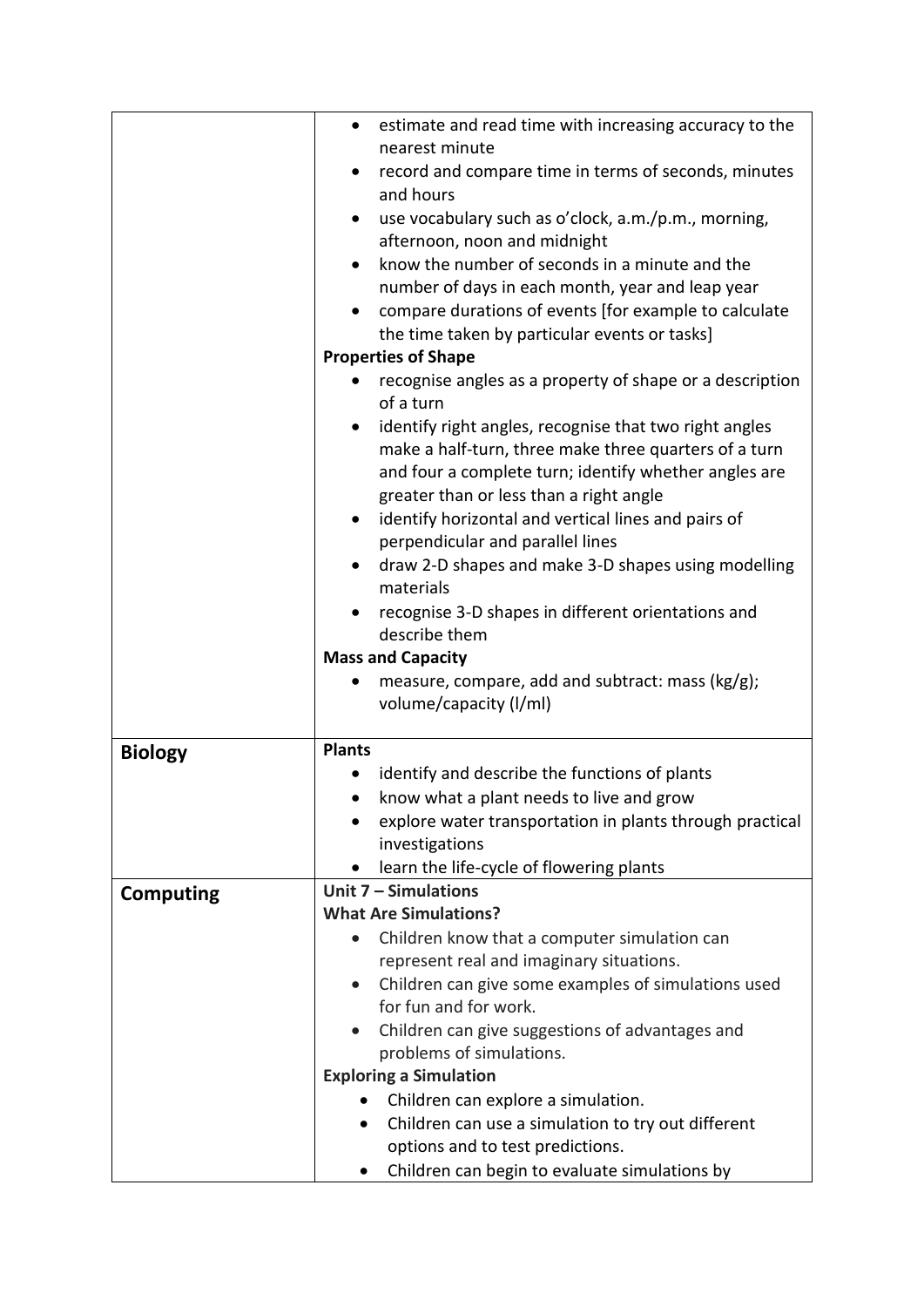| comparing them with real situations and considering<br>their usefulness.          |
|-----------------------------------------------------------------------------------|
| • Children can analyse choices made using a branching                             |
| database.                                                                         |
| Analysing and Evaluating a Simulation                                             |
| Children can recognise patterns within simulations and<br>$\bullet$               |
| make and test predictions.                                                        |
| Children can identify the relationships and rules on<br>$\bullet$                 |
| which the simulations are based.                                                  |
| Children can evaluate a simulation to determine its<br>$\bullet$                  |
| usefulness for purpose.                                                           |
| Children can create their own simple simulation<br>$\bullet$                      |
| (extension).                                                                      |
| Unit $8 -$ Graphing                                                               |
| <b>Introducing 2Graph</b>                                                         |
| Children can set up a graph with a given number of<br>$\bullet$                   |
| fields.                                                                           |
| • Children can enter data for a graph.                                            |
| Children can produce and share graphs made on the<br>$\bullet$                    |
| computer.                                                                         |
| • Extension: Children can select most appropriate style                           |
| of graph for their data and explain their reasoning.                              |
| Using 2Graph to Solve an Investigation                                            |
| Children have solved a maths investigation.<br>$\bullet$                          |
| Children can present the results in a range of graphical<br>$\bullet$<br>formats. |
| Children can use the sorting option to make analysis of<br>their data easier.     |
| Extension: Children can select most appropriate style                             |
| of graph for their data and explain their reasoning.                              |
|                                                                                   |
| Unit 9 - Presenting (with Microsoft PowerPoint)                                   |
| <b>Making a Presentation from a Blank Page</b>                                    |
| Children know what PowerPoint is.                                                 |
| Children can open PowerPoint.<br>$\bullet$                                        |
| Children can add text to a page and format it.<br>$\bullet$                       |
| Children can add shapes to a page.                                                |
| <b>Adding Media</b>                                                               |
| Children can change the design of the slides.<br>Children can insert a new slide. |
|                                                                                   |
| Children can insert pictures.<br>Children can edit pictures.                      |
| $\bullet$<br>Children can insert video and audio.                                 |
| <b>Adding Animation</b>                                                           |
| Children can use animations in a presentation.                                    |
|                                                                                   |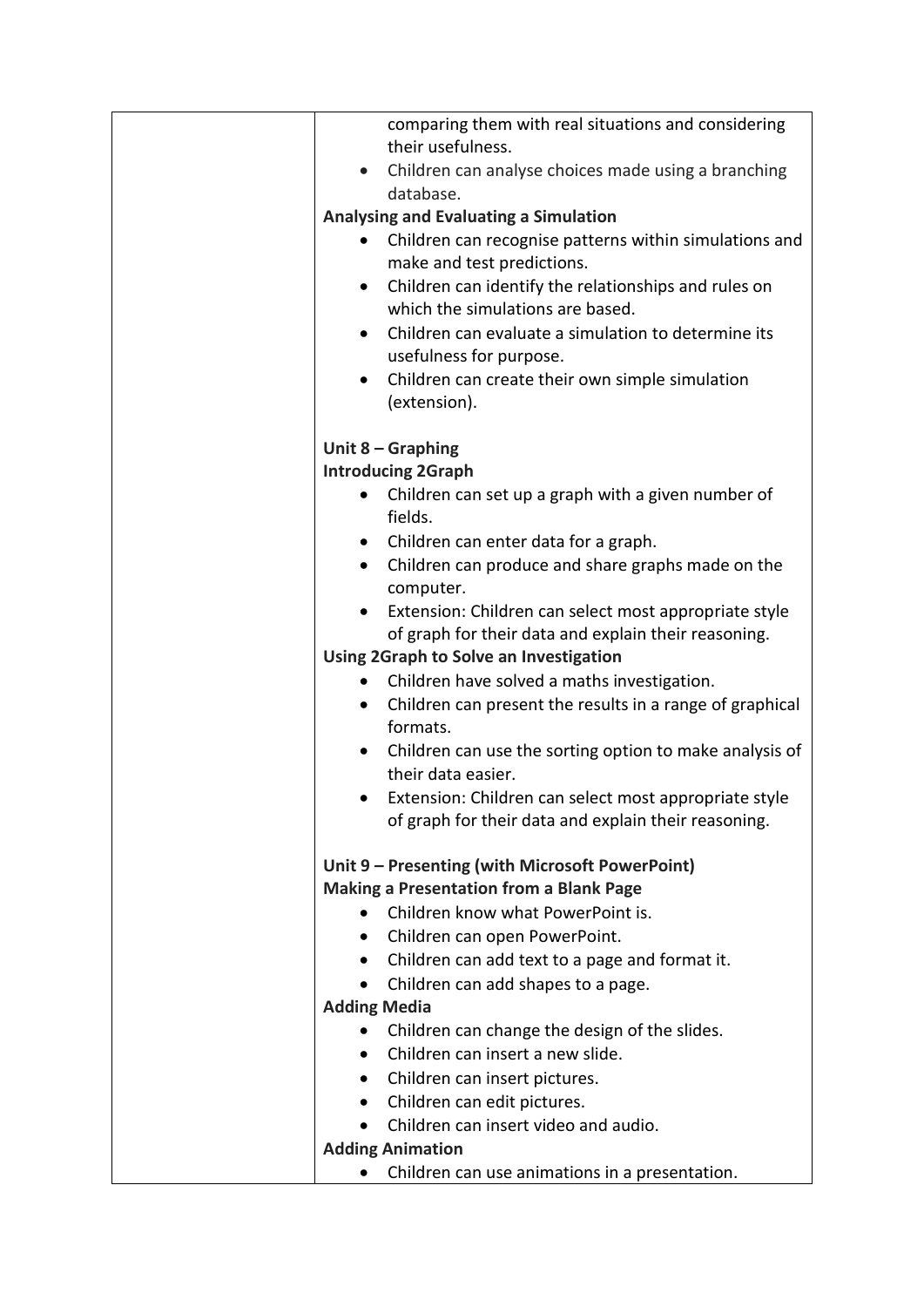| Children can use transitions in a presentation.<br>Presenting with Timings<br>Children can add timings to a presentation.<br>$\bullet$<br>Children can present effectively using PowerPoint.<br><b>Create a Presentation</b><br>Children can create a presentation including formatted<br>text.<br>Children can include different media.<br>Children can add transitions and animations.<br>Children can add timings to the presentation.<br>$\bullet$<br>Children can present effectively.                                              |                                                                                                                                                                                                                                                                                                                                                                                                                                                                                                                                                                                         |  |  |
|------------------------------------------------------------------------------------------------------------------------------------------------------------------------------------------------------------------------------------------------------------------------------------------------------------------------------------------------------------------------------------------------------------------------------------------------------------------------------------------------------------------------------------------|-----------------------------------------------------------------------------------------------------------------------------------------------------------------------------------------------------------------------------------------------------------------------------------------------------------------------------------------------------------------------------------------------------------------------------------------------------------------------------------------------------------------------------------------------------------------------------------------|--|--|
| <b>Creative Curriculum</b><br>We deliver the following subjects through whole school topics and they are collectively<br>referred to as the Creative Curriculum: Art and Design, Design Technology, Geography,<br>History and Music.<br>Each term the whole school follow a topic theme incorporating many curriculum areas<br>with a particular focus on one of the Creative Curriculum subjects.<br>(See Creative Curriculum Two Year Cycle).<br><b>YEAR A</b><br><b>YEAR B</b>                                                        |                                                                                                                                                                                                                                                                                                                                                                                                                                                                                                                                                                                         |  |  |
| Summer 1: Sport and Leisure/<br><b>Team Work</b><br><b>Main Focus: Design Technology</b><br><b>Playground Designs</b><br>We will be exploring playgrounds and<br>designing and making our own moving<br>playground equipment.<br>can think about their ideas as they<br>make progress and be willing to<br>make changes if necessary<br>can make drawings with labels<br>when designing<br>selects appropriate tools and<br>$\bullet$<br>works safely<br>can measure, cut, join and<br>$\bullet$<br>assemble components with<br>accuracy | Summer 1: Our Wonderful World<br><b>Main Focus: Music-composing</b><br>We will be using instruments and our<br>voices to compose on the theme.<br>select and combine instruments to<br>$\bullet$<br>describe visual images<br>analyse and comment on how<br>$\bullet$<br>sounds are used to create different<br>moods<br>explore and select different<br>melodic patterns<br>perform a repeated pattern to a<br>steady pulse<br>perform with awareness of different parts<br><b>Secondary Focus: History /</b><br>Geography Project extending some<br>of the work taught over the year. |  |  |
| Year A<br><b>Summer 2: Beside the Seaside</b><br><b>Main Focus: Music-composing</b><br>We will be using instruments and our<br>voices to compose on the theme.                                                                                                                                                                                                                                                                                                                                                                           | Year B<br><b>Summer 2: Food Glorious Food</b><br>Main focus: Design Technology- A Healthy<br><b>Breakfast</b>                                                                                                                                                                                                                                                                                                                                                                                                                                                                           |  |  |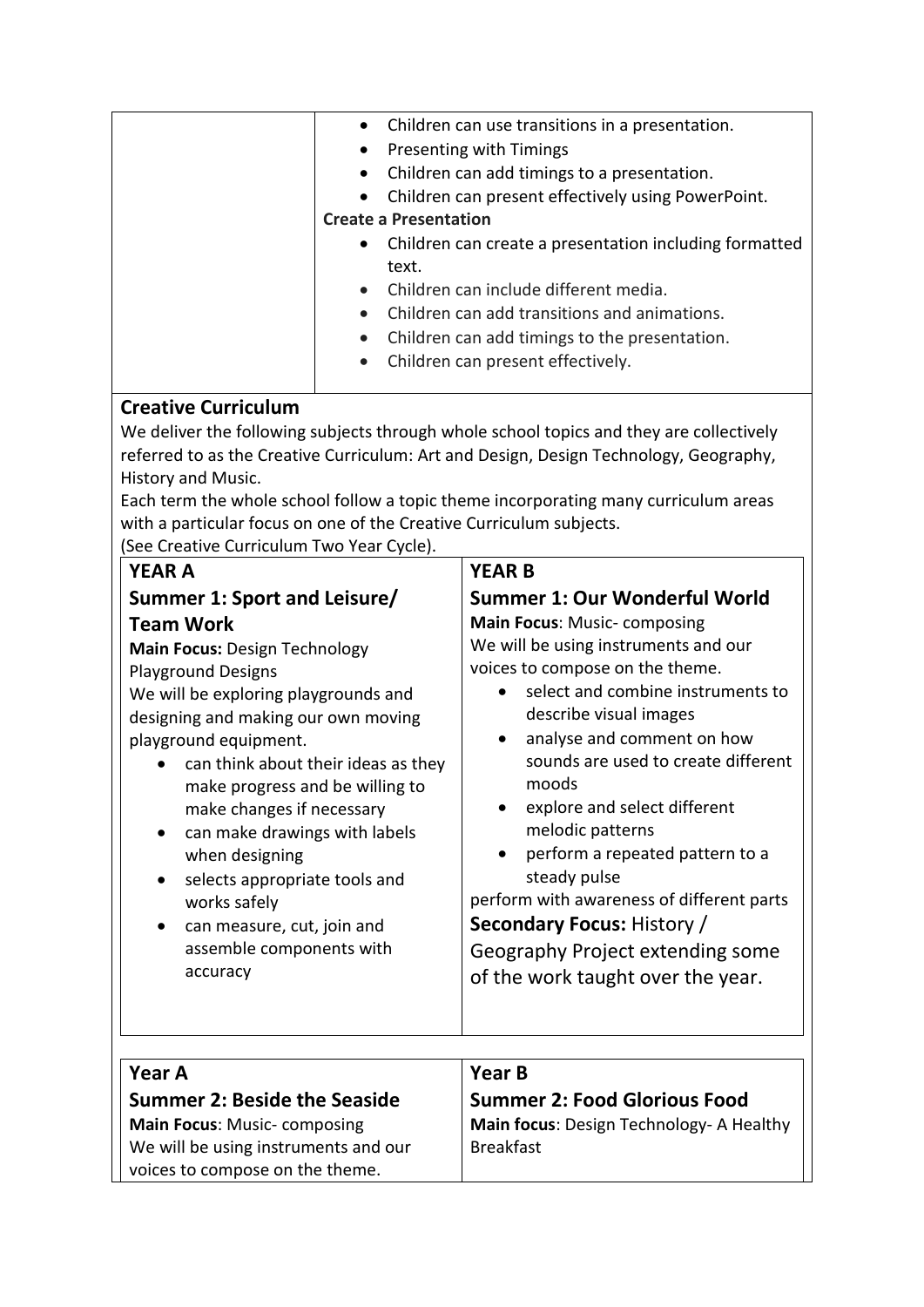| select and combine instruments to<br>$\bullet$<br>describe visual images<br>analyse and comment on how<br>$\bullet$<br>sounds are used to create different<br>moods<br>explore and select different<br>$\bullet$<br>melodic patterns<br>perform a repeated pattern to a<br>$\bullet$<br>steady pulse<br>perform with awareness of<br>different parts<br><b>Secondary Focus: History /</b><br>Geography Project extending some<br>of the work taught over the year. |                                                                                                                                                                                                                                                                                                                                                                                                                                                                                                                                                                                                                                                                                                                           | We will be investigating food and learning<br>to design, assemble and cook using<br>healthy ingredients.<br>know the different food groups<br>and name foods from each group<br>understand that food has to be<br>caught, grown or farmed<br>use a wider range of ingredients<br>and techniques to prepare and<br>combine ingredients safely<br>use knowledge of existing products<br>to inform their design<br>create designs using annotated<br>$\bullet$<br>sketches and cross-sectional<br>diagrams |
|--------------------------------------------------------------------------------------------------------------------------------------------------------------------------------------------------------------------------------------------------------------------------------------------------------------------------------------------------------------------------------------------------------------------------------------------------------------------|---------------------------------------------------------------------------------------------------------------------------------------------------------------------------------------------------------------------------------------------------------------------------------------------------------------------------------------------------------------------------------------------------------------------------------------------------------------------------------------------------------------------------------------------------------------------------------------------------------------------------------------------------------------------------------------------------------------------------|---------------------------------------------------------------------------------------------------------------------------------------------------------------------------------------------------------------------------------------------------------------------------------------------------------------------------------------------------------------------------------------------------------------------------------------------------------------------------------------------------------|
| <b>Physical Education</b>                                                                                                                                                                                                                                                                                                                                                                                                                                          | <b>Strike and Field Games</b><br><b>Learning Outcomes:</b><br>To be able to strike a ball with some accuracy.<br>To vary the speed and direction of a ball.<br>Perform the basic skills needed for the games with<br>control and consistency.<br>Describe what is successful in their own and other's<br>play.<br>To develop understanding of distance and power when<br>striking.<br><b>Athletics</b><br><b>Learning Outcomes:</b><br>To attempt to throw a shot putt using the rotation<br>technique.<br>To consolidate different throwing techniques.<br>To attempt a javelin, throw with correct technique.<br>To be able to pass & receive a relay baton.<br>$\bullet$<br>Continually develop awareness of distance. |                                                                                                                                                                                                                                                                                                                                                                                                                                                                                                         |
| <b>MFL</b>                                                                                                                                                                                                                                                                                                                                                                                                                                                         | Year <sub>3</sub><br><b>Fruits</b>                                                                                                                                                                                                                                                                                                                                                                                                                                                                                                                                                                                                                                                                                        | In this unit the children will learn how to:<br>Name and recognise up to 10 fruits in French.                                                                                                                                                                                                                                                                                                                                                                                                           |